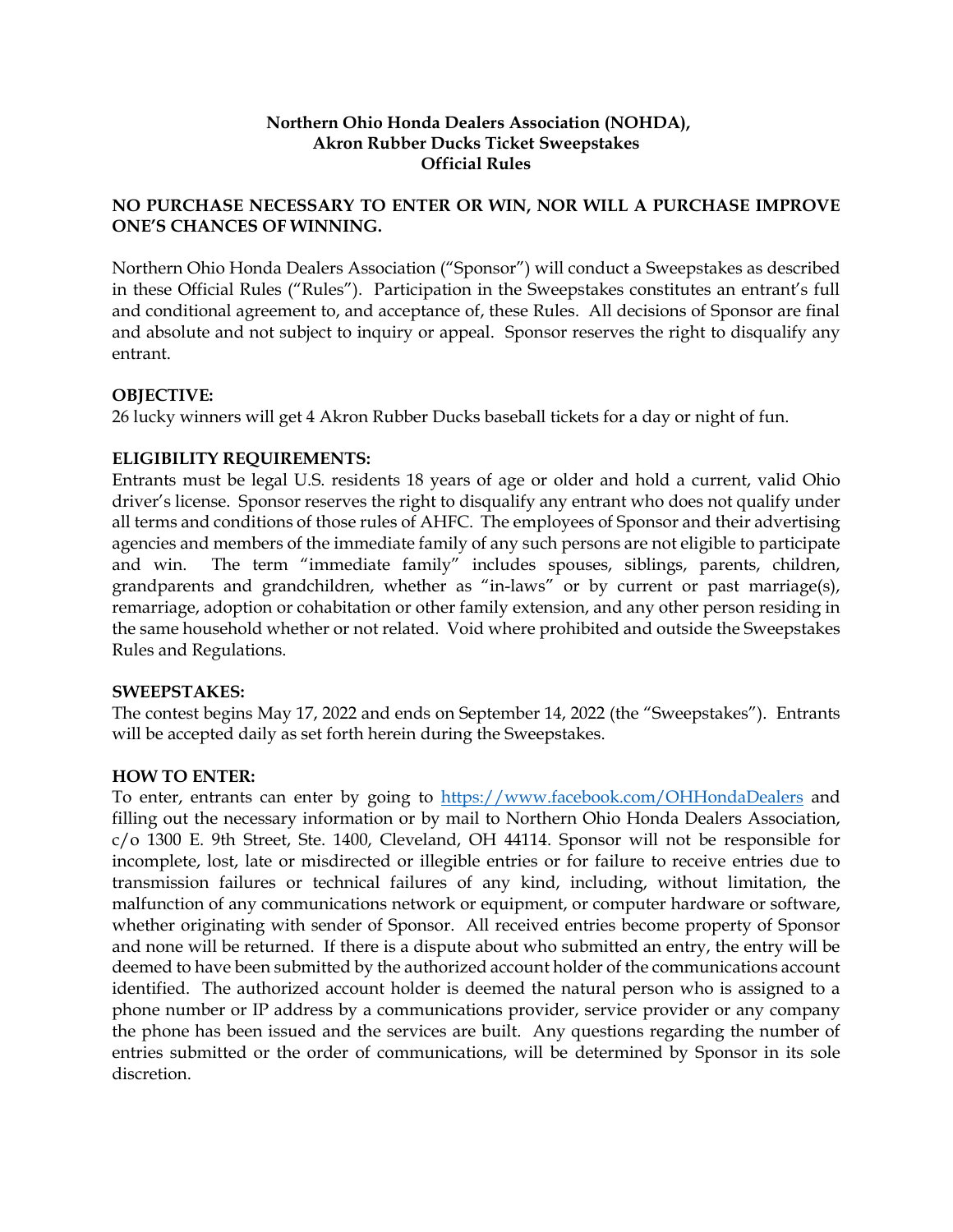## **FINALIST SELECTION AND NOTIFICATION:**

The odds of being selected as a winner depend on the number of eligible entries received. A potential finalist will be disqualified and Sponsor may select another finalist by random drawing from the remaining eligible entries (at Sponsor's sole discretion) if: (a) potential finalist does not respond after first notification, within 48 hours of first notification attempt; (b) a potential finalist does not fulfill the eligibility requirements; (c) a potential finalist refuses to provide the necessary information; (d) a potential finalist does not adhere to the Official Rules; (e) a potential finalist does not sign and return any required documents or provide required information by deadlines set by Sponsor; (f) a potential finalist is unwilling or unable to attend and participate in the event, if necessary, and/or  $(g)$  if the finalist notification is returned refused or declined. Any finalist may be required, prior to announcing the winner, to review the terms and conditions. The finalist will be randomly selected by Sponsor on a daily or weekly basis. Decision of the Sponsor is final in determining the winning finalist through an impartial drawing. The name of the winners will be made available at the website. All finalists will be required to complete, sign and return the certificate of eligibility and release. Winner may be subject to one or more background checks and winner must cooperate with such background checks. Background checks will be conducted in accordance with the law and may include civil, criminal, financial, driver's history and any other type of background check necessary by designated agents of Sponsor. The winner may be required to provide additional information if deemed necessary by Sponsor. The potential winners may be disqualified and Sponsor may select another winner by random drawing from remaining finalists (at Sponsor's sole discretion and time permitting) if (a) potential winner does not fulfill the eligibility requirements; (b) potential winner refuses to provide necessary information to qualify and cooperate with the background checks; (c) potential winner does not adhere to the official rules; and/or (d) potential winner does not sign or return any required documents or provide required information by deadline set forth by Sponsor.

# **PRIZE:**

The prizes cannot be redeemed for cash or substituted for any other items by the winners. The winner cannot assign or transfer prize. Sponsor reserves the right to substitute a comparable prize of like or greater value, including cash, for any prize, for any reason. The Sponsor reserves the right to disqualify any winner who does not qualify under all terms and conditions. All other costs not specifically stated herein as being awarded are the responsibility of the winner. The winner must sign a statement acknowledging he or she is responsible for all associated local, state and federal taxes and will provide their social security number in order to receive a federal IRS form 1099.

# **PUBLICITY RELEASE**:

By participating, the entrant consents to use of his or her name, state of residence and likeness for advertising and promotional purposes, online, for broadcast and in print and in any other media worldwide in connection with the Sweepstakes, without limitation and without additional compensation except where prohibited by law.

# **TELEPHONE, DELIVERY & COMPUTER DISCLAIMER:**

Sponsor disclaims all liability for the inability of a participant to complete or continue a telephone call computer connection due to equipment malfunction, busy lines, inadvertent disconnections, acts beyond Sponsor control, or otherwise. Sponsor disclaims all liability for any delays,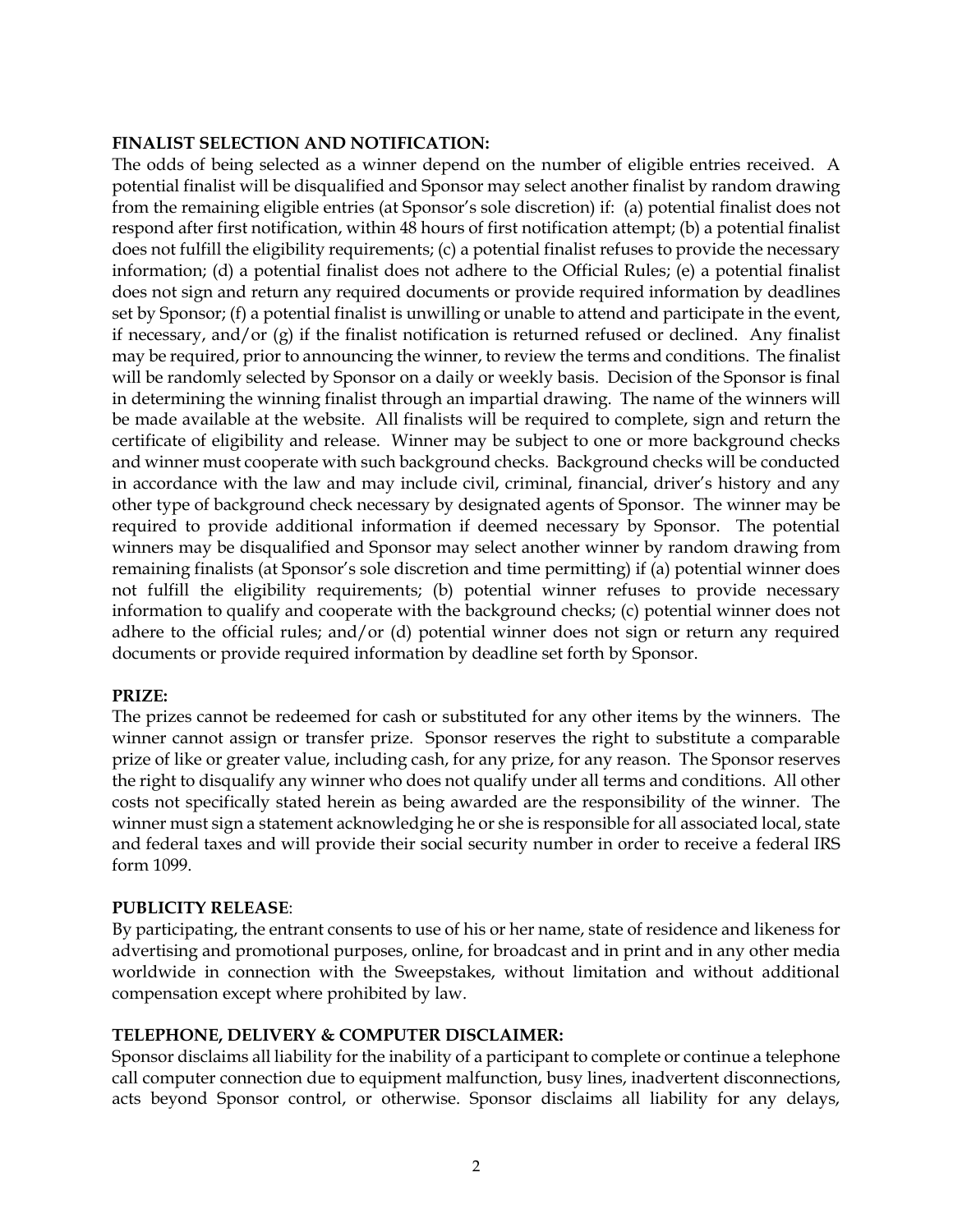misdelivery, loss, or failure in the delivery of any item sent by mail, courier, express, electronic transmission, or other delivery method.

# **TAXES:**

Any valuation of the prize stated above is based on available information provided to Sponsor, and the value of prize awarded to winner may be reported for tax purposes as required by law. All taxes, including federal, state and local taxes, are the sole responsibility of winner. Winner must provide Sponsor with valid identification before prize will be awarded.

## **LIMITATION OF LIABILITY:**

By participating, entrants agree: (a) to the Rules and decisions of Sponsor, which will be final in all respects; (b) to release, discharge, and hold harmless Sponsor and any entity involved in the development or administration of this Sweepstakes and their respective affiliates, parents, subsidiaries, advertising and promotion agencies, and all of their officers, directors, employees, representatives, and agents from all liability, injuries, losses or damages of any kind to persons, including but not limited to death or property damage resulting in whole or in part, directly or indirectly, from participation in the Sweepstakes or any Sweepstakes‐related activity; (c) that the foregoing parties have neither made nor are in any manner responsible or liable for any warranty, representation or guaranty, expressed or implied, in fact or in law, relating to any prize. Sponsor will have the sole discretion to administer the Sweepstakes and interpret and apply these Rules. Sponsor reserves the right to prohibit any entrant from participating in the Sweepstakes if, at its sole discretion, Sponsor finds such entrant to be tampering with the entry process or the operation of the Sweepstakes, or if such entrant shows a disregard for, or attempts to circumvent, these Rules, or acts: (a) in a manner the Sponsor determines to be not fair or equitable; (b) with an intent to annoy, threaten or harass any other entrant or Sponsor; or (c) in any other disruptive manner. Sponsor assumes no liability for (a) any incorrect or inaccurate entry information; or (b) any unauthorized access to, or theft, destruction or alteration of entries at any point in the operation of this Sweepstakes. If a dispute arises regarding compliance with these Rules, Sponsor may consider, in its sole discretion, data reasonably available to Sponsor through information technology systems in Sponsor's control, but Sponsor will not be obligated to consider any data or other information collected from any other source. Neither the failure of Sponsor to insist upon or enforce strict performance of any provision of these Rules or the failure, delay or omission by Sponsor in exercising any right with respect to any term of these Rules, will be construed as a waiver or relinquishment to any extent of Sponsor's right to assert or rely upon any such provision or right in that or any other instance. If there is any conflict between any term of these Rules and any of the entry or marketing materials used in connection with the Sweepstakes, the terms of the Rules will govern. No Entrant will be entitled to receive any wages, benefits, fees or other compensation whatsoever as a result of participating in the Sweepstakes. Any expenses incurred by the applicant during the entry process are the sole responsibility of each applicant and Sponsor will not issue reimbursement for any expenses.

**DISPUTE RESOLUTION:** By entering the Sweepstakes, entrants agree that: (a) any and all disputes, claims, and causes of action arising out of or connected with the Sweepstakes, or any prizes awarded, will be resolved individually, without resort to any form of class action; (b) any and all claims, judgments and awards will be limited to actual out-of-pocket costs incurred, including costs associated with entering the Sweepstakes but in no event attorneys' fees; and (c)